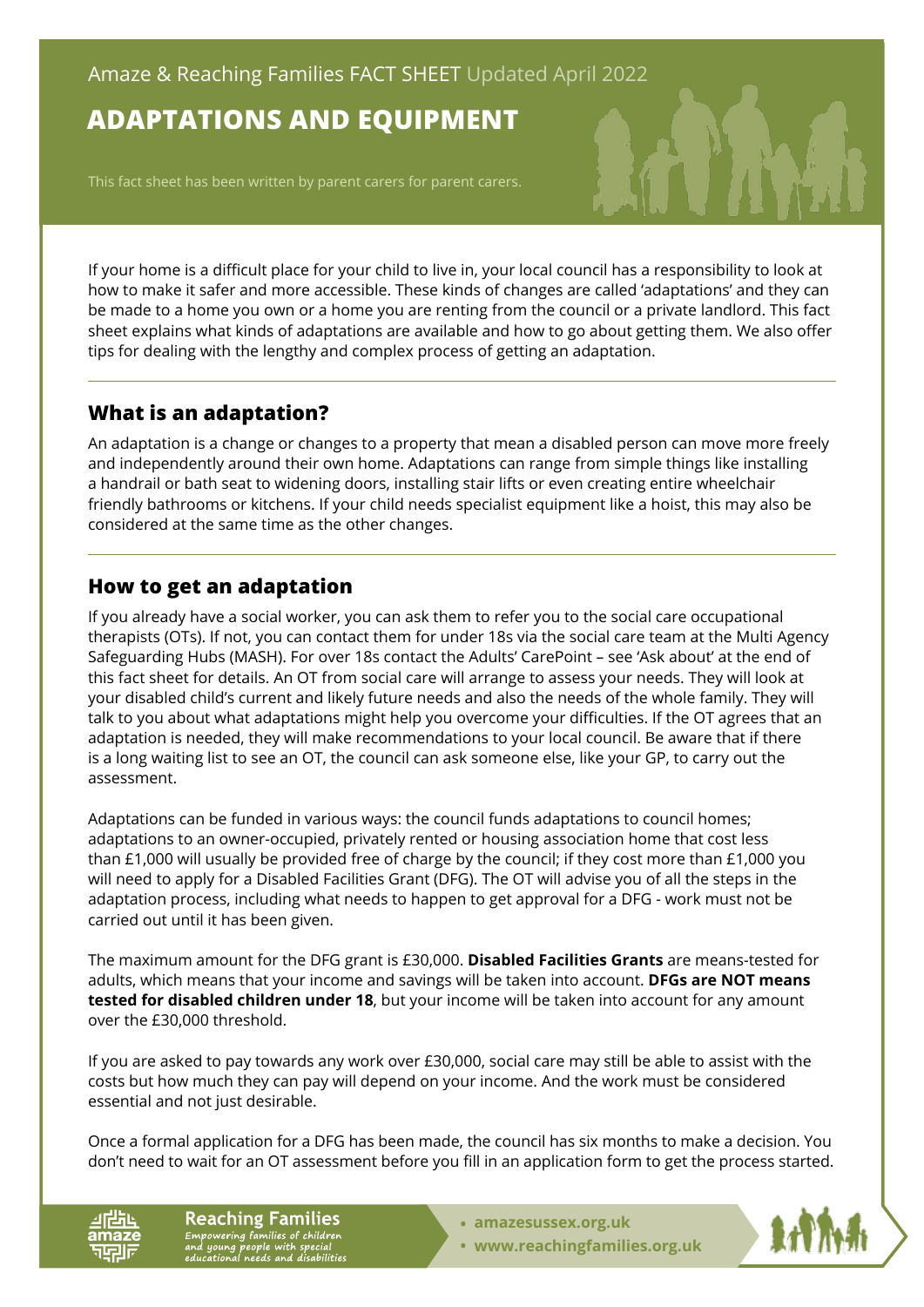Amaze & Reaching Families FACT SHEET Updated April 2022

#### **ADAPTATIONS AND EQUIPMENT**



#### **Tips for the assessment process**

**Don't wait until your situation is desperate before you ask for help.** The process can be timeconsuming and frustrating, so the sooner you ask the better.

**A lot hangs on the assessment so be prepared;** our fact sheet *Meetings and paperwork* may help. Be clear about what you, your child and the rest of the family need and why. Use other reports and advice to back up what you are saying. You need to demonstrate that any adaptations are 'necessary and appropriate'. For example, though it may be OK for a three year old to crawl on the floor, it's not for a 10 year old who hasn't space to use his wheelchair. As part of the assessment the OT may, with your permission, seek information from other professionals involved with your child to gain a clearer picture of their abilities.

**Any assessment must include the needs of siblings.** It's not OK for a child to have to share a bedroom with a sibling who smears, destroys the other's belongings or won't let them sleep. But you will need to make a strong case.

**Don't be afraid to explain how what you are doing right now is taking its toll**. You may want to ensure your child is elsewhere if you need to talk about how exhausted and miserable you feel.

**If you are a council tenant, 'get your house in order'.** High rent arrears, or uncertainty about your tenancy, like the imminent sale or transfer of your home, are reasons for not approving work an OT has recommended.

**If you are renting privately, don't be put off asking for your landlord's permission for adaptations - they could end up with a more desirable property afterwards.** There are laws that govern 'reasonable adjustments' that private landlords must make for disabled tenants. Ask your social care team or local housing charities about this.

**Ask other people what they did.** Disabled young people and families who have been there before you often have a wealth of useful advice about where to compromise, what to insist on and changes they would make if they were starting to plan again. Organisations run by disabled people are good places to ask.

**Be prepared to negotiate hard over the specification of the work**; after all, the whole family has to live with the adaptations and you want to be sure that major works will continue to meet your child's needs in the future. These discussions may feel intrusive, especially if you are contributing a significant sum towards the cost.

**If large expensive items are recommended, make sure you try them out before making a decision:** you need to see how they would work in your own home. Don't be rushed or rush your child into making a decision and make sure you listen to what your child is telling or showing you: a hoist isn't the answer if your child is terrified or experiences pain being lifted this way. The Disabled Living Foundation has information about equipment and you can also go to **[www.livingmadeeasy.org.uk](https://www.livingmadeeasy.org.uk)** to find details of equipment demonstration centres you can visit to try things out.

## **Tips for the build phase**

**Make sure funding is allocated within your DFG to organise and manage the project**, otherwise you will end up doing it in your spare time and it's a major undertaking. The council can get quotes for

**Reaching Families** Empowering families of children<br>and young people with special<br>educational needs and disabilitie

- **• [amazesussex.org.uk](https://amazesussex.org.uk)**
- **[www.reachingfamilies.org.uk](https://www.reachingfamilies.org.uk)**

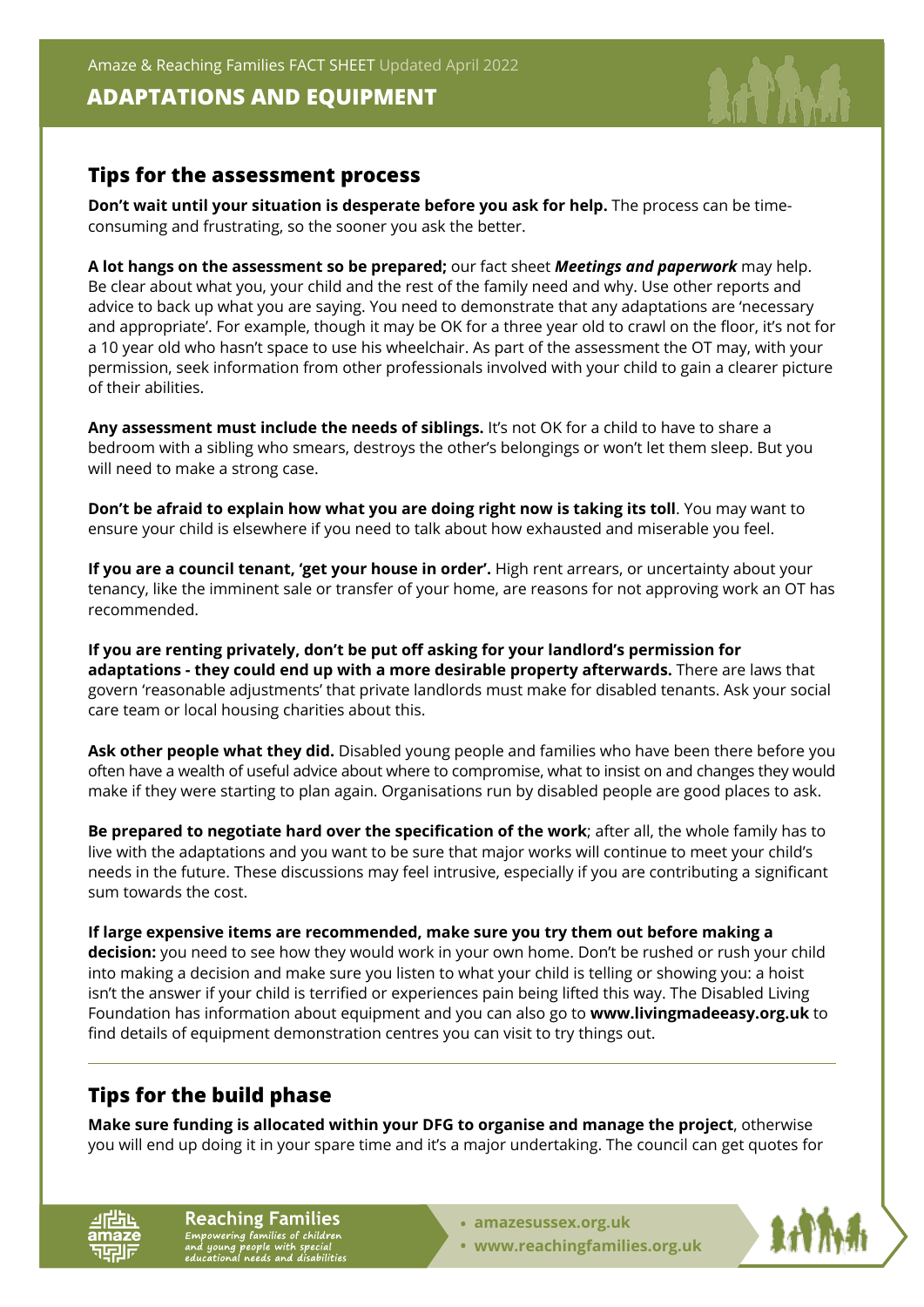### **ADAPTATIONS AND EQUIPMENT**

the works from approved contractors or you can approach contractors yourself. If you do this, it may be best not to say how the work will be funded to avoid inflated quotes.

**If you appoint your own contractor make sure you choose carefully.** Any problems will be left for you to sort out and the DFG is likely to be withheld unless the work is completed to a satisfactory standard.

**If you need to move out while work is done, tell the council as soon as you can.** If you don't, they'll assume you have family or friends to stay with!

#### **When adaptations are not the solution**

**Sometimes it just isn't reasonable or practical to adapt a property.** If this is the case it's worth moving to a place with more potential to get it right, before you ask for help. If you rent from the council or a housing association, speak to your housing officer about transferring to a more suitable home. The social care OT can give advice on the suitability of a new property to meet your child's needs.

**If you are thinking of selling and moving on to something better**, some local estate agents keep information about adapted properties for sale. You can also find details of wheelchair accessible properties for sale or rent from the Accessible Property Register: **[www.accessible-property.org.uk](https://www.accessible-property.org.uk)**.

#### **Ask About**

- **• Community Equipment Service**  you can access community equipment through your GP, an occupational therapist, physiotherapist or community nurse.
- **• Disabled Facilities Grant (DFG)**  visit: **[www.gov.uk/disabled-facilities-grants](https://www.gov.uk/disabled-facilities-grants)** or contact the the Integrated Front Door (IFD) for West Sussex Children Services (for under 18s): **01403 229900**  email: **WSChildrenservices@westsussex.gov.uk**. For over 18s, contact the **Adults' CarePoint** call: **01243 642121**, or email: **socialcare@westsussex.gov.uk**.
- **• Housing adaptations** to find out more, and to request an assessment, ask to speak to one of West Sussex County Council's occupational therapists. For under 18s, contact the the Integrated Front Door (IFD) for West Sussex Children Services on: **01403 229900** or email: **WSChildrenservices@westsussex.gov.uk**, for over 18s, contact the Adults' CarePoint call: **01243 642121**, or email: **socialcare@westsussex.gov.uk**.
- **• Home Improvement Assistance**  this council-run service for Adur and Worthing residents can tell you what work needs to be done. They can also recommend builders. Find out more by calling: **01273 263308** or email: **homeimprovement@adur-worthing.gov.uk**
- **• Specialist equipment**  Chailey Clinical Services has a Rehabilitation Engineering Service (RES), which will custom-make or specially adapt existing aids to suit your requirements. For more information contact the RES on: **01825 722112** or email: **Sc-tr.chaileyenquiries@nhs.net**.
- **• Wheelchair Service**  if you need a wheelchair you can get one on loan from the West Sussex service, which has branches in Bognor, Horsham, and Worthing. You need a referral from a healthcare professional, such as your GP or physiotherapist. Once you are accepted to the service, you can contact the teams directly:

**[www.sussexcommunity.nhs.uk/services/servicedetails.htm?directoryID=16359](https://www.sussexcommunity.nhs.uk/services/servicedetails.htm?directoryID=16359)**.

**Reaching Families** Empowering families of children<br>and young people with special<br>educational needs and disabilities

- **• [amazesussex.org.uk](https://amazesussex.org.uk)**
- **[www.reachingfamilies.org.uk](https://www.reachingfamilies.org.uk)**